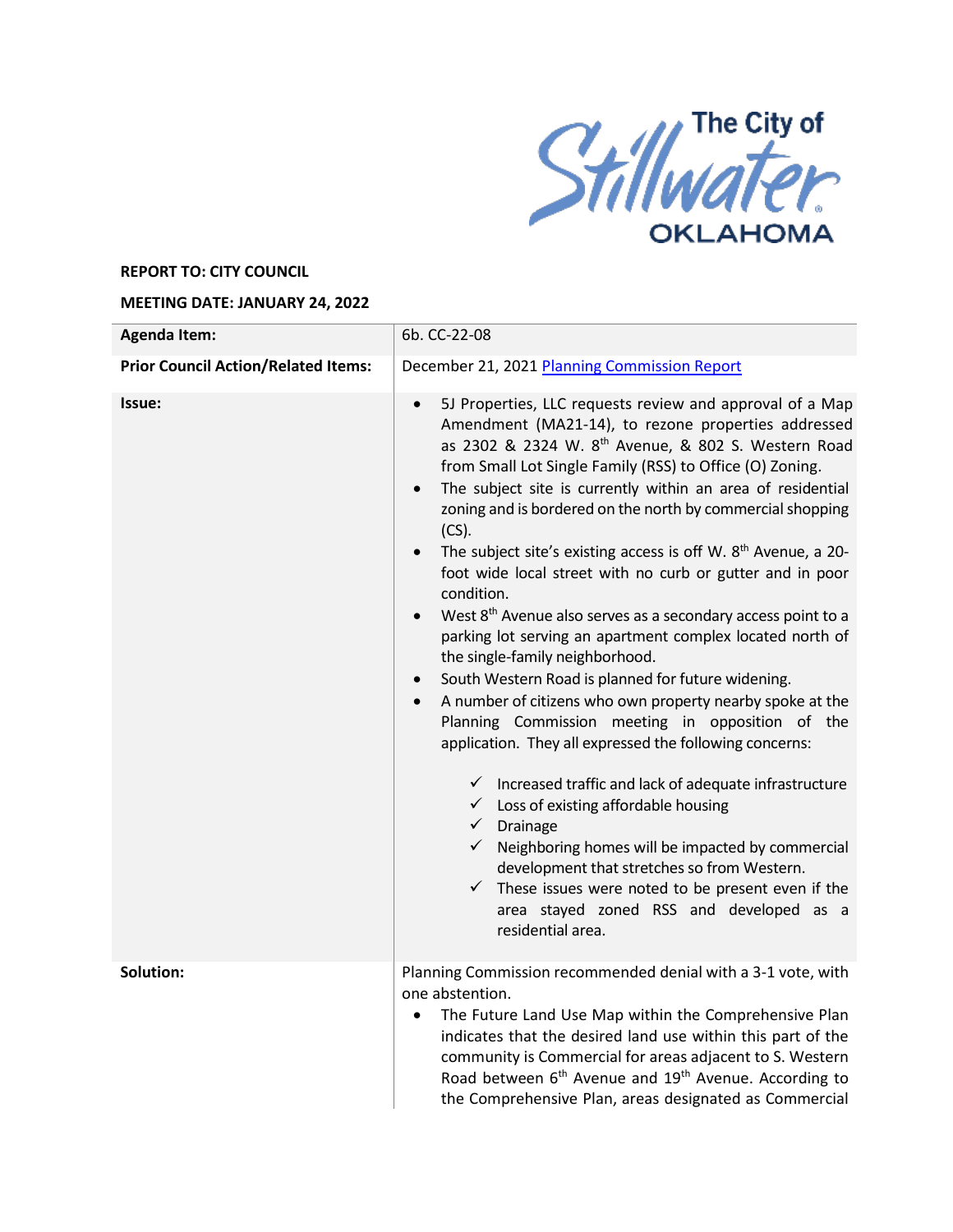|                                            | are designed to specifically promote commercial retail and<br>service activities, although they may also include office<br>uses.                                                                                                                                                                                                                                                                                                                                                                                                                                                                                                                                                                                                                                                                                                                                                                                                                                       |
|--------------------------------------------|------------------------------------------------------------------------------------------------------------------------------------------------------------------------------------------------------------------------------------------------------------------------------------------------------------------------------------------------------------------------------------------------------------------------------------------------------------------------------------------------------------------------------------------------------------------------------------------------------------------------------------------------------------------------------------------------------------------------------------------------------------------------------------------------------------------------------------------------------------------------------------------------------------------------------------------------------------------------|
|                                            | The subject site is currently zoned as residential, with<br>$\bullet$<br>adjacent residential uses to the south, east and west.<br>Commercial zoning and uses exist to the north of the site.<br>$\bullet$<br>Concerns were raised about the depth of potential office<br>$\bullet$<br>zoning adjacent to Western Avenue. The maximum depth<br>of proposed office zoning is 408 feet. The existing<br>commercial to the north of 2302 and 2324 W 8 <sup>th</sup> Street has<br>a depth of approximately 600 feet and takes primary access<br>from S. Western Road.<br>The Comprehensive Plan finds that high density residential<br>$\bullet$<br>and office are an adequate buffer between commercial and<br>single-family residential land uses.<br>A visual barrier of at least 70 percent opaque up to three<br>$\bullet$<br>feet, and 40 percent opaque up to five feet would be<br>required where abutting the existing RSS district per the<br>zoning ordinance. |
| <b>Financial Impact/Funding Source(s):</b> | None                                                                                                                                                                                                                                                                                                                                                                                                                                                                                                                                                                                                                                                                                                                                                                                                                                                                                                                                                                   |
| <b>Strategic Plan Alignment:</b>           | #4 CONNECTED SPACES: To develop a strong sense of place that<br>recognizes the interconnectedness of people, buildings and<br>public systems (such as transportation, utilities and parks) that<br>best serve the needs of the public.<br>#5 UNIQUE CULTURE: To cultivate partnerships that enhance the                                                                                                                                                                                                                                                                                                                                                                                                                                                                                                                                                                                                                                                                |
|                                            | unique culture of Stillwater with equal access to services and<br>amenities, strong and connected neighborhoods, and a thriving<br>economy and business atmosphere.                                                                                                                                                                                                                                                                                                                                                                                                                                                                                                                                                                                                                                                                                                                                                                                                    |
| <b>Alternatives:</b>                       | Accept the recommendation of the Planning Commission;<br>deny the application.<br>Reject the recommendation of the Planning Commission;<br>$\bullet$<br>approve the application.<br>Table to a specific date if additional discussion is<br>$\bullet$<br>warranted.<br>Remand the item back to the Planning Commission for<br>$\bullet$<br>further consideration.<br>Request the applicant submit a Planned Unit<br>$\bullet$<br>Development application in lieu of the straight rezoning<br>application to address concerns and potential conflicts.                                                                                                                                                                                                                                                                                                                                                                                                                  |
| <b>Recommended Action/Motion:</b>          | Motion to request the applicant submit a Planned Unit<br>Development application in lieu of the straight rezoning<br>application to address concerns and potential conflicts for the                                                                                                                                                                                                                                                                                                                                                                                                                                                                                                                                                                                                                                                                                                                                                                                   |